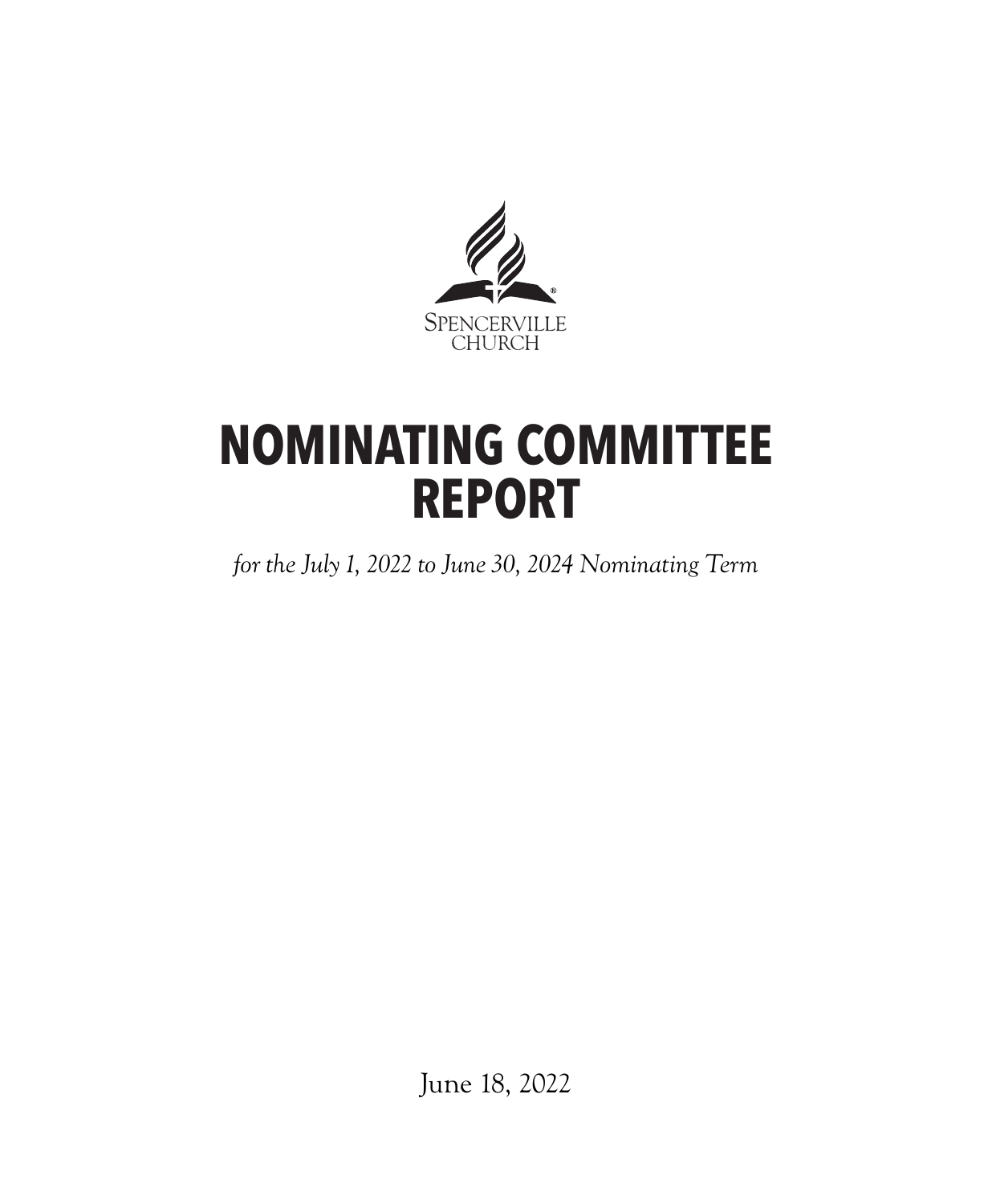If you have questions about a nominee, you may call the church office at 301.384.2920, or contact Pastor Chad via email at *cstuart@spencervillechurch.org*.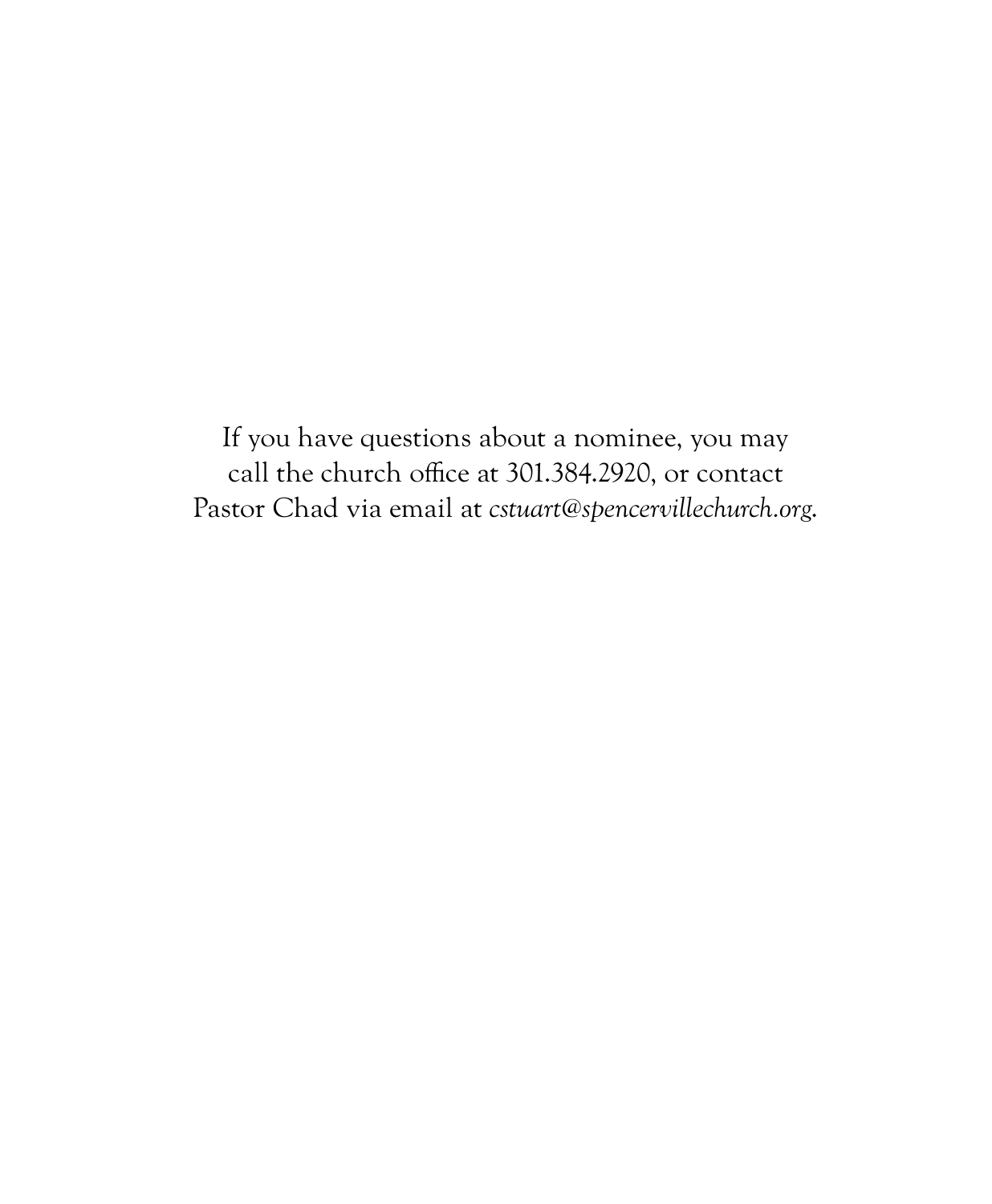## **ELDERS**

Donna Arnold Lisa Beardsley-Hardy Lisa Burrow Juan Cabrera Nancy Cabrera Willy Calderon Jim Callan Murray Carson Ji Chang Cindy DiPinto Maitland DiPinto Tom Evans Andrew Garcia Lizzie Garcia Richard Guldin Frank Hardy Denisse Hernandez Nathan Hess Costin Jordache Leah Jordache Verne Kemerer Anthony Kent Debora Kent Bill Knott Debby Knott Michael Kruger Scott Kuczma Tim Lale Robert Martinez

Charlotte McClure Phyllis McElmurry Armando Miranda, Jr. Ekkehardt Mueller Geri Mueller Jane Mwebi Sam Neves Mario Oliveira Silvio Pionatto Merle Poirier Sasha Ram Richard Reinhardt Claude Richli Amanda Rodriguez Elda Rodriguez Jorge Rodriguez Eli Rojas Nik Satelmajer Tim Soper Jamie Timon Keri Tomenko Alyssa Truman Trent Truman Judy Vandeman Jonathan Walter Crystal Ward Al Watson Connie Watson Amy Whitsett Greg Whitsett James Winegardner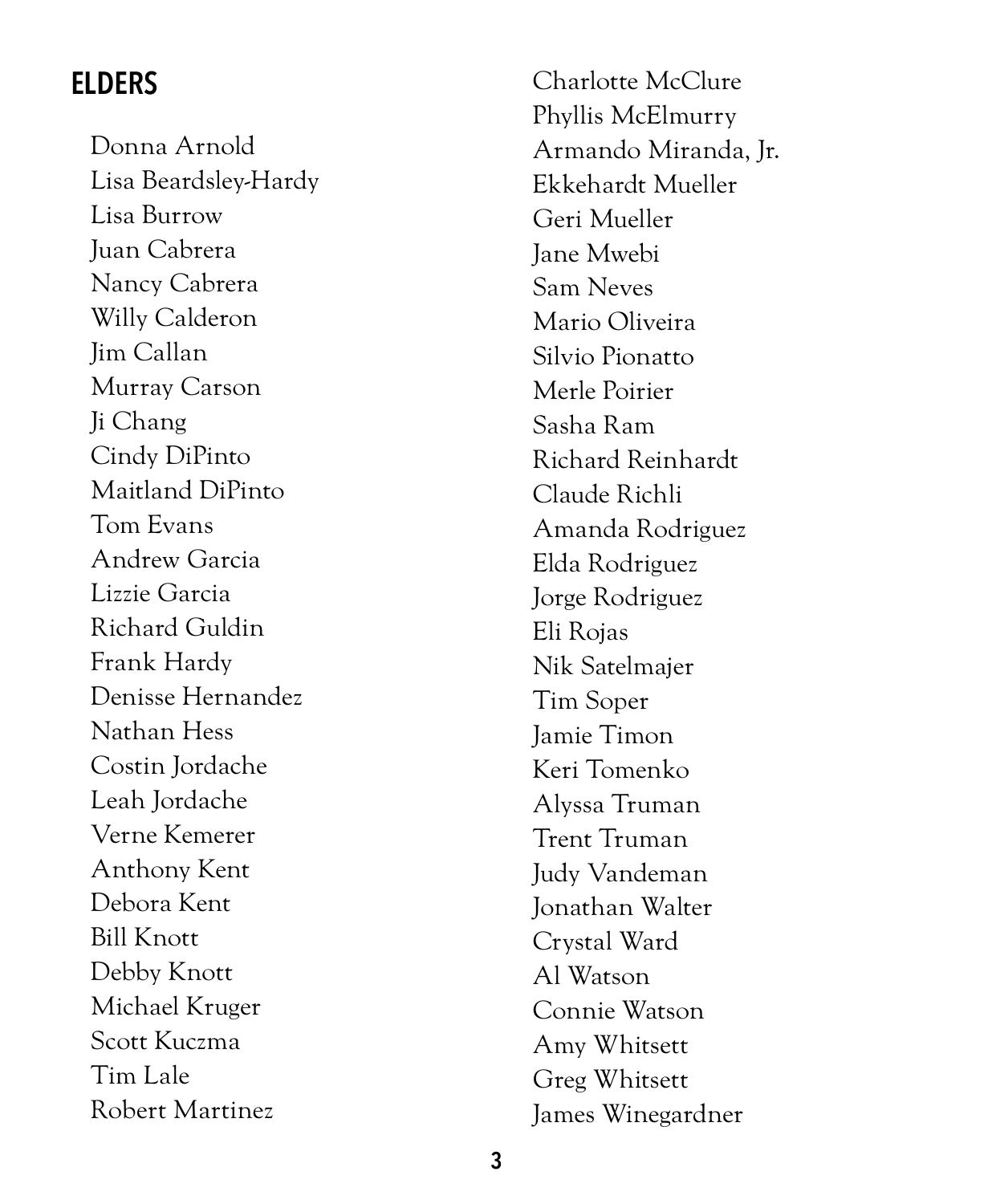Mary Ellen Winegardner Doug Zinke Ed Zinke

## **SCHOOL BOARD**

Seelan Abraham *(2022-2025)* Rikki Welch *(2022-2025)* Tony Touma *(2022-2025)* Denisse Hernandez *(2022-2025)* Christine Samuel *(2022-2025)* Bob Burrow Chris Esveld Walt Fennell Julia Holm Leighton Kennedy Hetty Khan Kevin Krueger Amanda Perry, *vice chair (2022-2023)* Tony Zappia Doug Zinke Tissiana Bowerman *(Head Principal)* Paul Bragaw *(Elementary Vice-Principal)* Lerone Carson *(Spencerville Church Pastor, Children and Middle School)* Robert Martinez *(High-School Vice-Principal)*  Matthew Piersanti *(Spencerville Church Pastor, Youth and Young Adults)*  Melissa Reinhardt *(Home and School President)* 

German Rodriguez *(School Board Chair)*  Chad Stuart *(Spencerville Church Senior Pastor)* Brittany Thorp *(Spencerville Academy Business Manager)*

# **CHURCH BOARD**

Vimala Abraham Ji Chang Carlos Cordero Tom Evans Lizzie Garcia David Howell Brady Knott Armando Miranda, Jr. Jonathan Moats Jane Mwebi Merle Poirier Catherine Robinson Jamie Timon Jonathan Walter Brody Wiedemann Ava Wilt Tissiana Bowerman *(Head Principal)*  Lerone Carson *(Pastor, Children and Middle School)*  First Elder *(open position)* Tom Henkel *(Head of Diaconate)* Leah Jordache *(Chair, Ministry Placement Committee)*  Eugene Korff *(Church Treasurer)*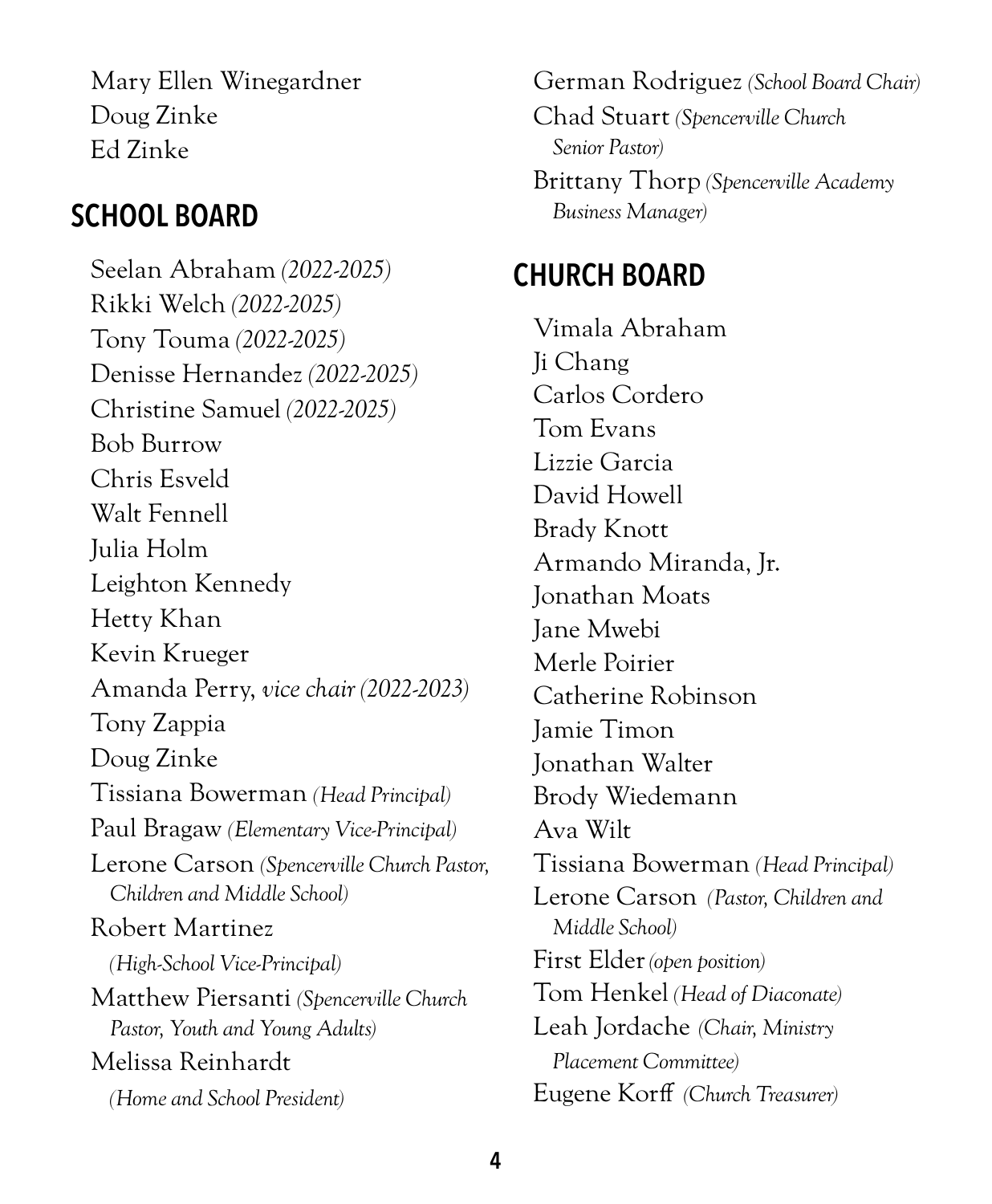Jason Lombard *(Pastor, Media and Communication)* Linda McNeill *(Board Clerk)*  Michael Patterson *(Minister of Music)*  Matthew Piersanti *(Pastor, Youth and Young Adults)* German Rodriguez *(Spencerville Academy Board Chair)* Chad Stuart *(Senior Pastor)*  Brittany Thorp *(Associate Church Treasurer)*  Crystal Ward *(Executive Pastor)*  Doug Zinke *(Chair, Finance Committee)* Kandace Zollman *(Pastor, Nurture and Care)*

## **FINANCE COMMITTEE**

Heather Cordero Chris Esveld Tom Evans Joy Faehner Verne Kemerer Tabitha Martinez Lissy Park Lerone Carson *(Pastor, Children and Middle School)*  Eugene Korff *(Church Treasurer)* Jason Lombard *(Pastor, Media and Communication)* Michael Patterson *(Minister of Music)*  Matthew Piersanti *(Pastor, Youth and Young Adults)*

Chad Stuart *(Senior Pastor)*  Brittany Thorp *(Associate Treasurer)*  Crystal Ward *(Executive Pastor)* Doug Zinke, chair Kandace Zollman *(Pastor, Nurture and Care)*

## **MINISTRY PLACEMENT COMMITTEE**

Jennifer Blondo Cindy Di Pinto Lisa Froelich Denisse Hernandez Brandon Injety Leah Jordache, *chair*  Carol Strack Judy Vandeman Greg Whitsett

## **DIACONATE**

Janet Aldea Jerry Arthur Sophie Arthur Debbie Bahr Vania Baioni Tissiana Bowerman Jay Brockett Jimmy Brockett Elsy Burnett-Schmitt Jodie Chilson Carlos Cordero Chris Esveld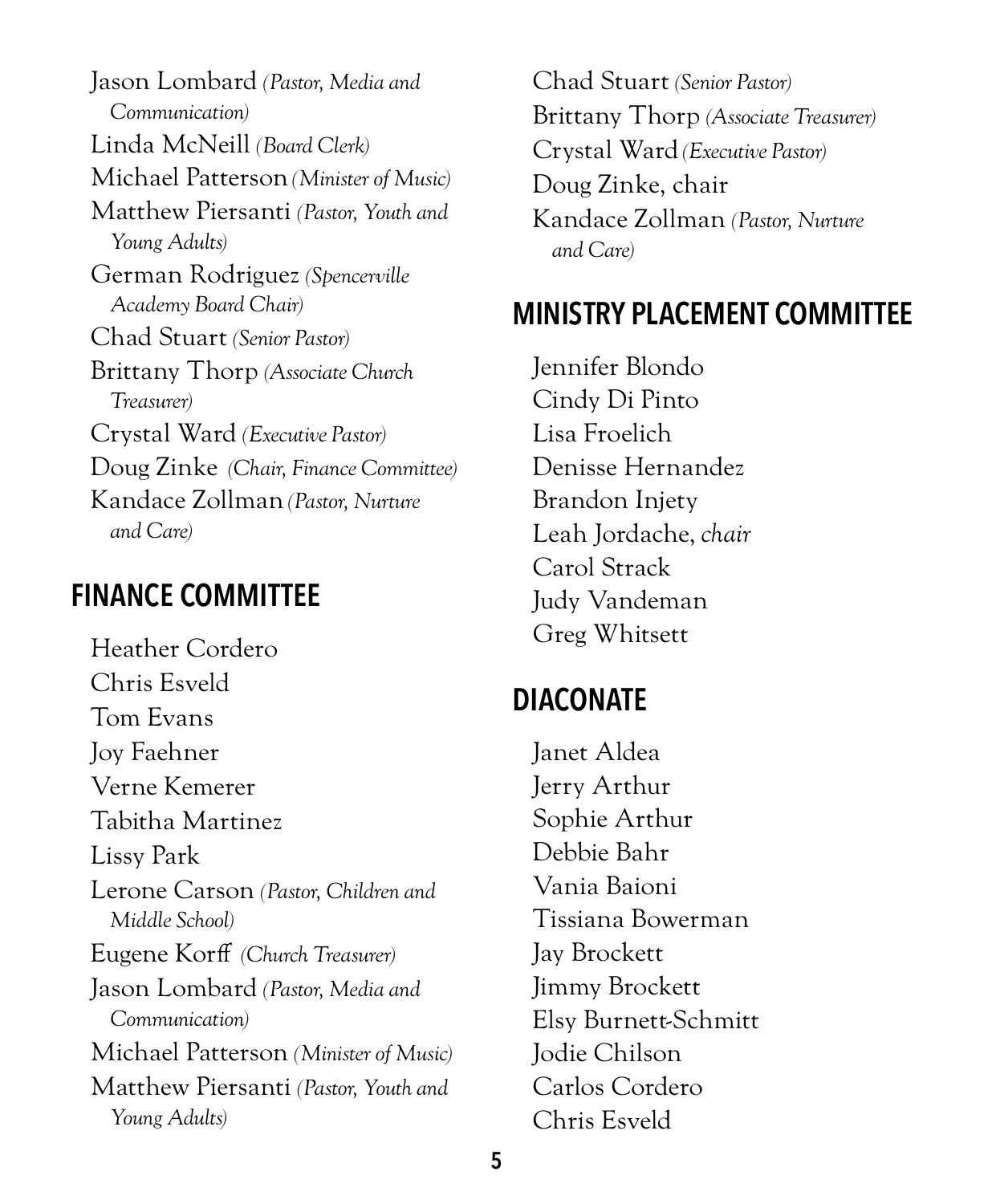Shirley Evans David Furrow Elaine Furrow Lauron Henkel, *co-leader* Tom Henkel, *co-leader* Victor Hernandez Nahum Herter Gabriella Iannella Oliveira Don Injety Richard Jacobson Carol Jednaszewski Jonathan Jenkins Wendy Jenkins Kondwani Malinki Brad Martin Cristian Martinez\* Ruben Melendez Jonathan Moats\* Carlos Moretta Jane Mwebi Silvio Pionatto Reena Ravi Ben Rodriguez\* Guilfoyle Rowe Anne Saggurthi Sharmathi Shadrach Manju Shore Raju Shore Arpeet Shore\* Prerna Shore\* Carol Strack Landon Stuart\*

Regan Tenali\* Judy Vandeman\*\* Tom Wetmore Mary White\*\*  *\*Minors \*\*Diaconate-emeritus members*

# **COMMUNITY SERVICES**

Carmen Esposito Kitty Juneau Phyllis McElmurry Jane Mwebi, *leader* May Ng Catherine Robinson, *leader* Lady Rodriguez Tim Soper

## **WOMEN'S MINISTRIES**

Leader: OPEN Elmara Ramos Vanessa Fuller Blossom Gantt Faith Hunter Shyamala Injety Rachel Kuczma Phyllis McElmurry Lady Rodriguez Renee Roth Elsy Schmitt Lisa Whitsett Mary Ellen Winegardner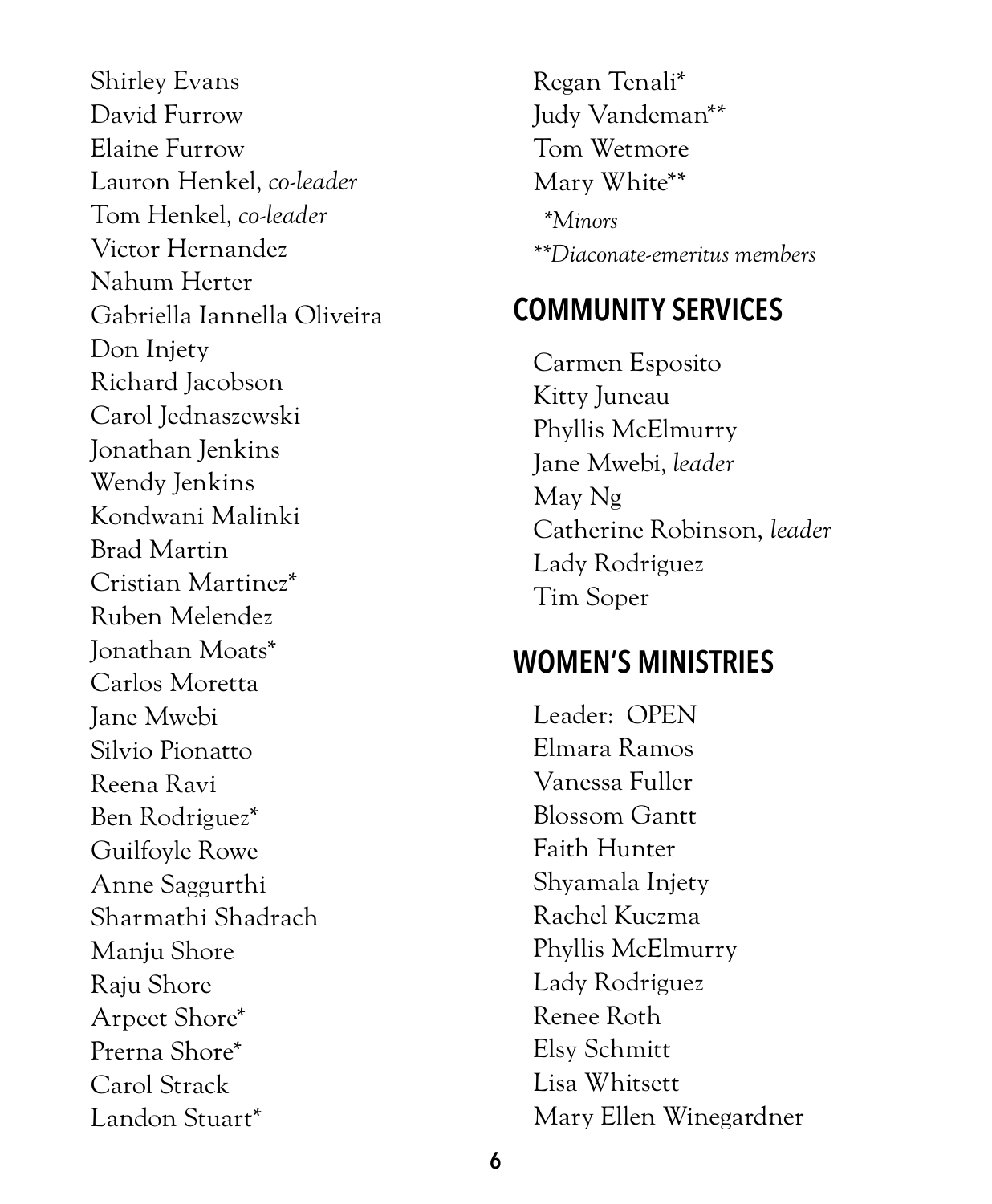# **PRAYER MINISTRIES**

Nisha Abraham Jonathan Gallagher Tim Lale, *leader* Kevin Sullivan

## **FELLOWSHIP MEALS**

*Coordinator:* Elizabeth Atterberry *Team Leaders:* Jennifer Blondo Carla Friday Denisse Hernandez Brad Martin and Regina Andrade Manju and Raju Shore Cheryl Toscano

# **HIS TEAMS**

#### *Leaders:*

Diane Jacobson and Becky Koeppen

Heidi Wetmore and Lauron Henkel

Catherine Robinson, Ana Gallagher, and Delanney Kruger

Lisa Burrow, Ed Tenali, and Ava and Nathan Wilt

Elmara Ramos and Cheryl Toscano

Anthony and Debora Kent, and Jeff and Lisa Whitsett

SAA Team – Tim Soper, Brian and Cheryl Show

*Members:* Nisha Abraham Janet Aldea Donna Arnold Jerry Arthur Sophie Arthur Joe Atterberry Elizabeth Atterberry Debbie Bahr Vania Baioni Kari Banks Russ Banks Kylynda Bauer Mary Berry Jennifer Blondo Tissiana Bowerman John Bowerman Bob Burrow Aaron Burrow Andrew Burrow Jodie Chilson Cindy Di Pinto Maitland Di Pinto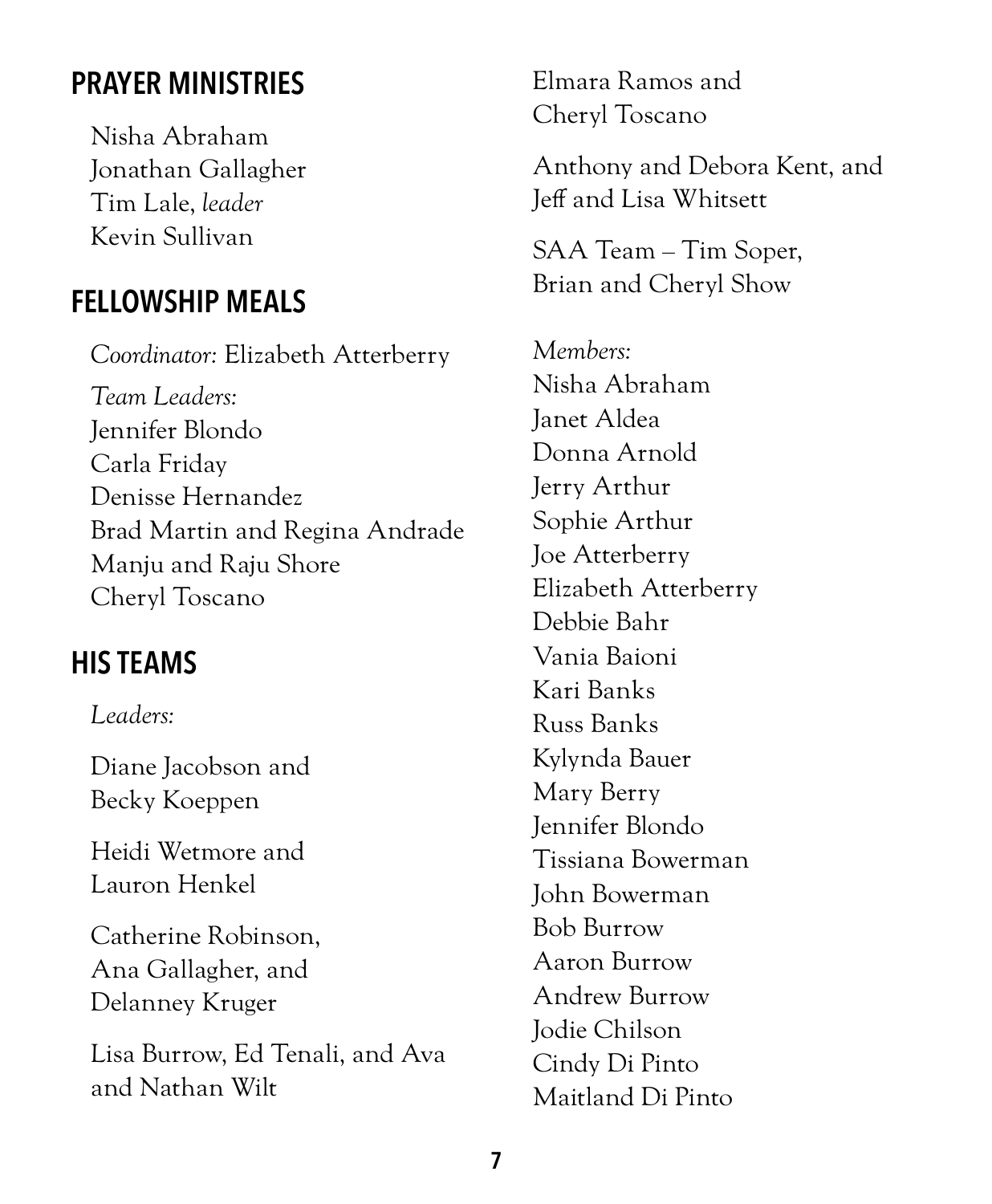Tom Evans Shirley Evans Elaine Furrow Paul Gallagher Ketty Gallagher Elizabeth Henry Victor Hernandez Christian Hernandez Heather Hernandez Nathan Hess Carrie Hess Alexander Hess Rebekah Hess Don Injety Shaymala Injety Richard Jacobson Jonathan Jenkins Wendy Jenkins Angela Joseph Everrol Joseph Leah Jordache Ed Koeppen Larissa Krueger Scott Kuczma Rachel Kuczma Veronica Lale Tim Lale Prathap Manthini Preethi Manthini Charlotte McClure Dick McClure

Phyllis McElmurry Jonathan Moats Nayeli Moretta-Gonzalez Geri Mueller Ekkehardt Mueller Jane Mwebi Grady Noble Silvio Pionatto Reena Ravi Sean Robinson Declan Robinson Aislin Robinson John Sackett Sue Sackett Manju Shore Raju Shore Hanna Soper Carol Strack Kimberly Terry Chris Thorp Brittany Thorp Al Watson Connie Watson Tom Wetmore Fiona Wilcox James Winegardner Mary Ellen Winegardner Samantha Young Bill Young Ethan Zinke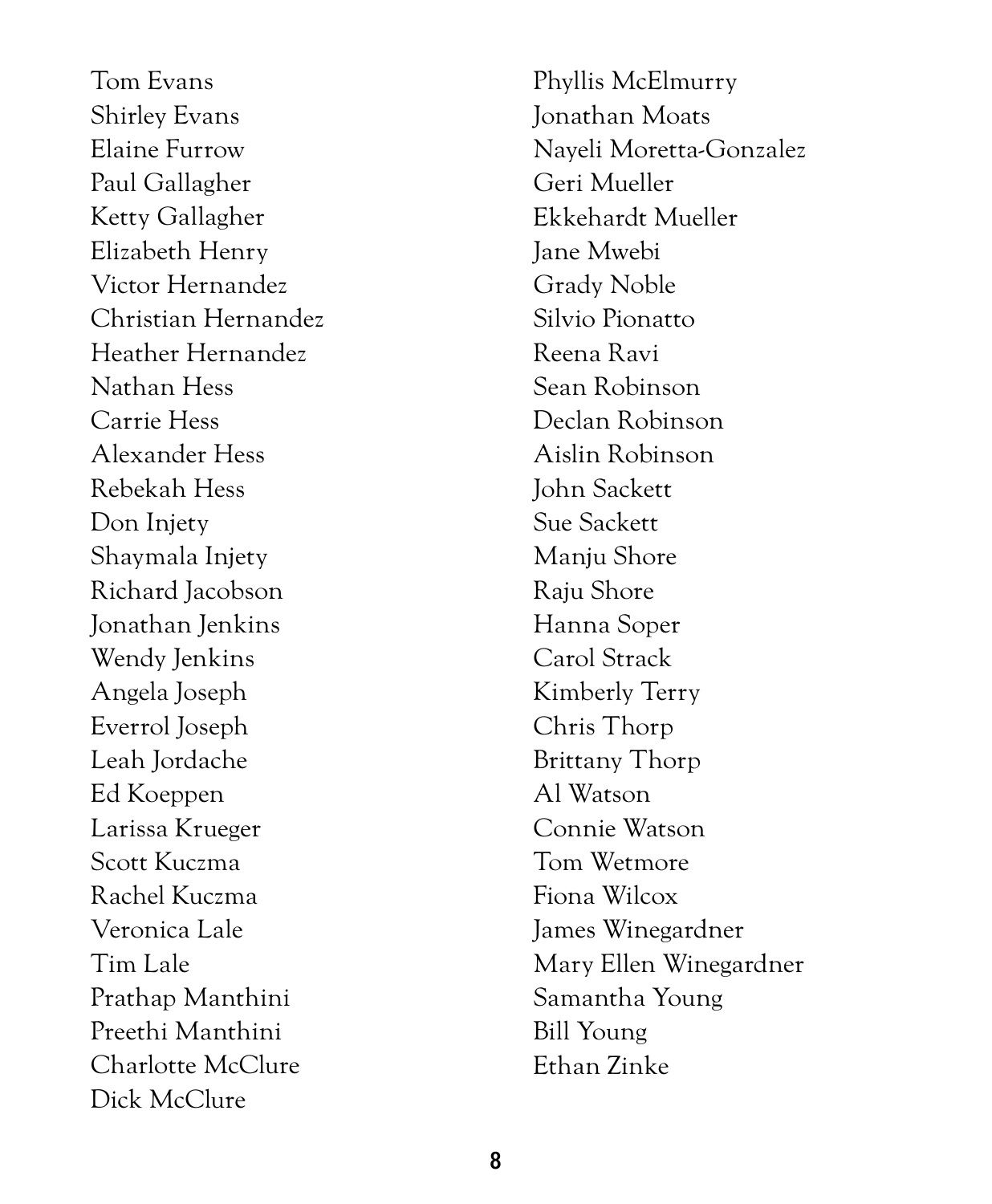# **SABBATH SCHOOL**

#### **BEGINNERS 1:**

*Co-leaders:* Nancy Fennell Christy Zinke

*Teachers:*  Amber Carr Lynn Parker April Lutz Jamie Timon

*Musician:*  German Rodriquez

#### **BEGINNERS 2:**

*Co-leaders:* Ann Zinke Kara Noble

*Teachers:* Lynn Parker Rikki Welch Rachel Kuczma Amy Martin

### **KINDERGARTEN:**

*Leader:* Lisa Krueger

Teachers: Rina Erhart Marietta Fowler Delanney Kruger Karen Miranda

*Assistants:* Heidi Clark *(craft coordinator)* Elaine Furrow Jennifer Imbraguglio Karen Miranda

*Musician:*  Konstantin Tomenko

**PRIMARY 1:** *Leader:* Mahmingi Rajarathinam

*Teachers:* Julia and Chad Holm Shelley Tenali

*Assistants:* Ale Chow Elaine Furrow Josie Herter Amanda Rodriguez Christine Samuel

**PRIMARY 2:** *Leader:* Shannon Kornick

*Teachers:* Tara and Maurice Mead Ava Wilt Summer Zappia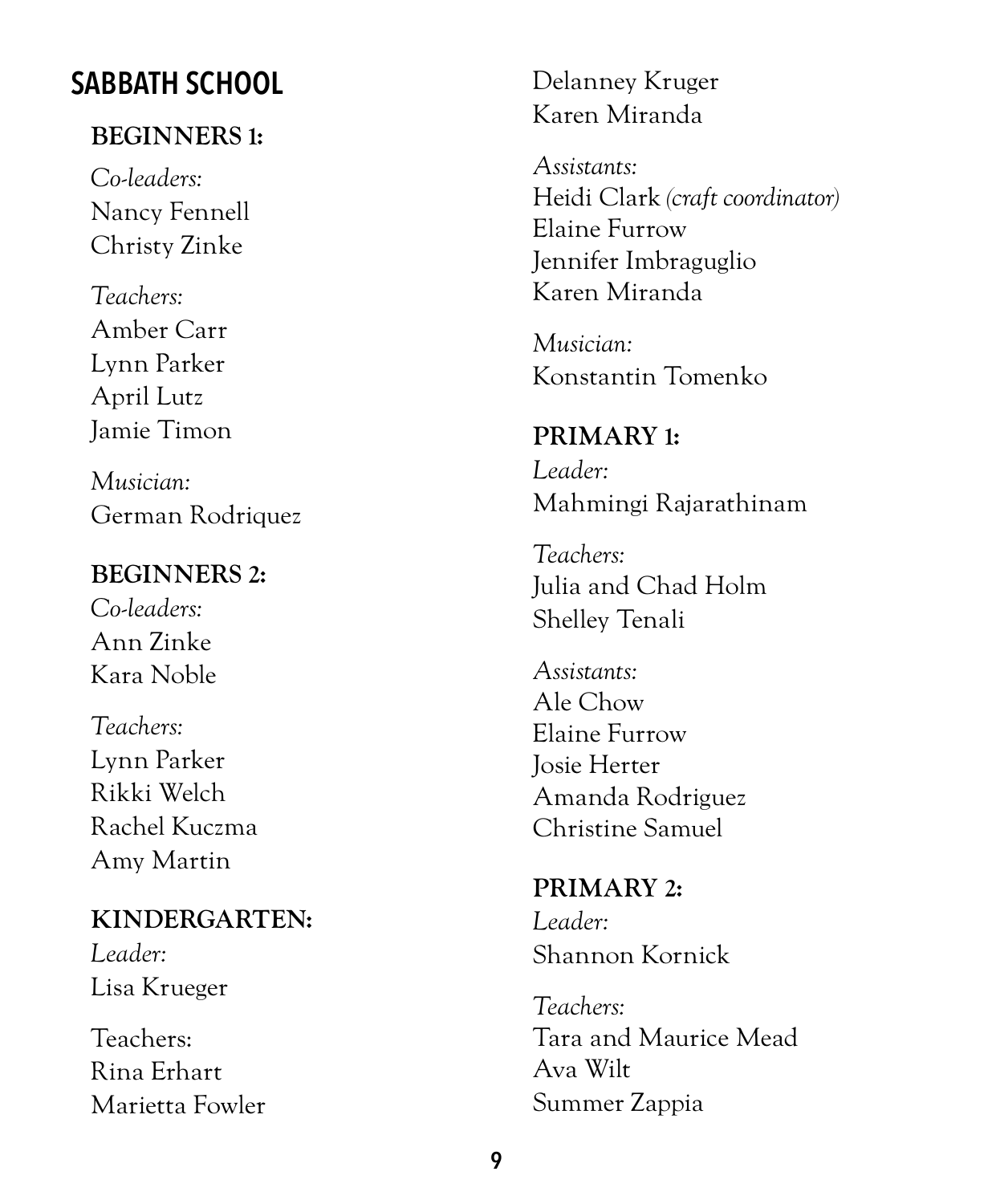### **PRIMARY 2 (cont'd):**

*Assistants:*  Linda Malinki Amy Neves Judy Vandeman

#### **JUNIORS:**

*Leader:*  Tracy Belliveau

*Teachers:* Walt Fennell Preethi Manthini Richard Rajarathinam

*Assistants:* Wendy Jenkins Linda Malinki

## **EARLITEENS:**

*Leader:* Willy Calderon

*Teachers:* Sam Neves Armando Miranda, Jr. Melissa Reinhardt

#### **YOUTH:**

*Leader:* Pastor Matthew Piersanti

*Teachers:* Colin Chang Lauren Fennell Alejandra Giron Jonathan Moats Brian Show *Assistants:* (for vespers/activities) Lisa Burrow Denisse Hernandez Gabriella Iannella Oliveira Cheryl Toscano

#### **COLLEGIATE:**  *Leader:* Sasha Ram

*Teachers:* Savannah Bayles Sasha Ram Caleb Salazar James Standish Isaac Tyman Zoe Jenkins

## **CHILDREN'S MINISTRIES MUSICIANS:**

Regina Andrade Jodi Chilson Rob Fuller Charis McRoy Ellen Musselman Amy Piersanti German Rodriquez Elsy Schmitt Konstantin Tomenko Elise Welch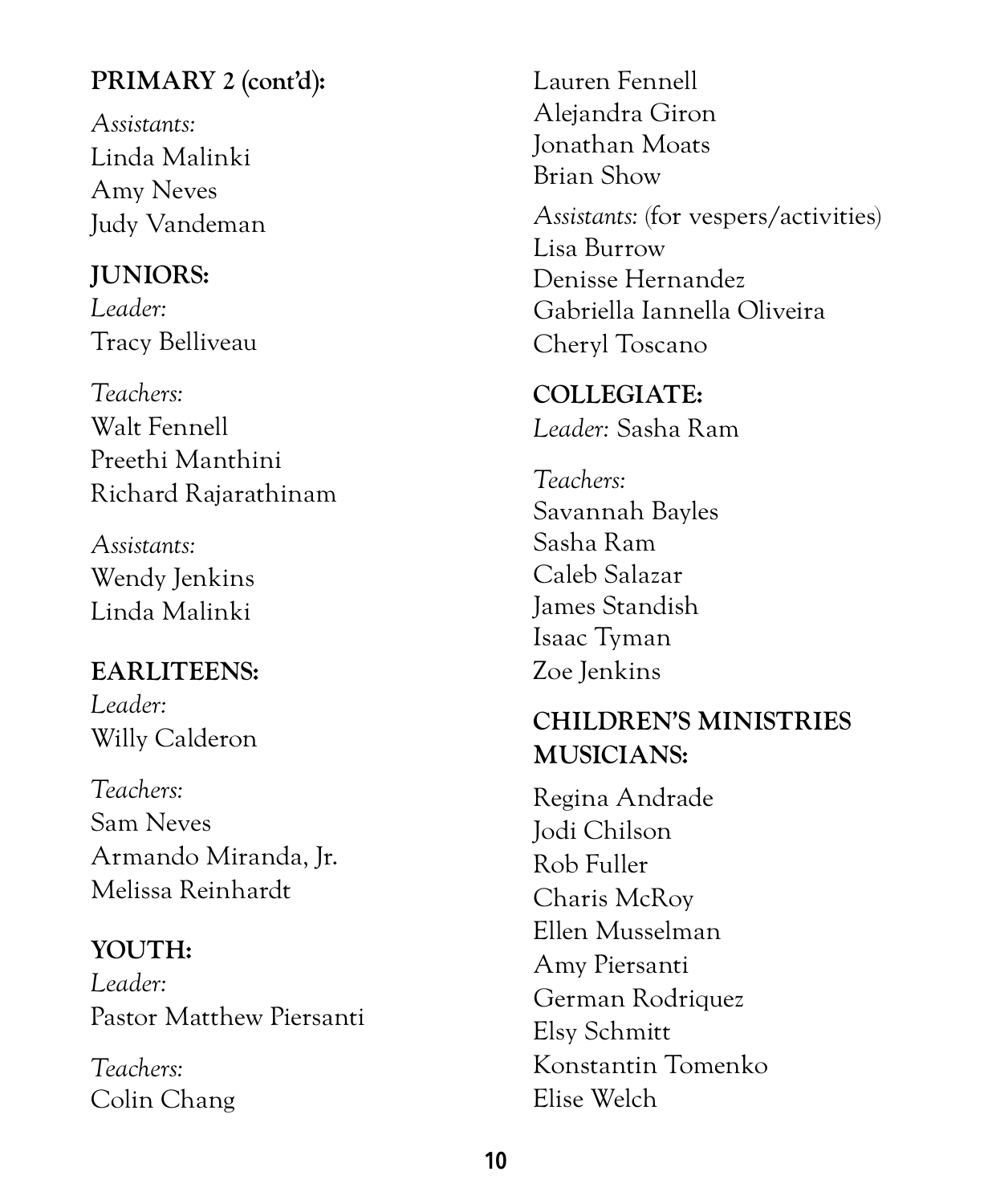# **MEDIA TEAM**

*Scheduler:*

Troy Clark

*Audio Leads:*

Mark Froelich Christian Hernandez Cory Shim Kimberly Terry Ethan Wu

*Video Leads:*

Ashlee Chism Mark Froelich Cliff Hunter Robert Martinez Cory Shim Chris Thorp Stephen Wade

*Camera Operators:* Murray Carson Troy Clark Jonathan Demyan Brandon Injety Don Injety Melaney Klinedinst Lucas Leitao Garrett Lombard Jonathan Moats Grady Noble

Jeremy Oliveira Moraya Truman Tony Zappia

# **FIRST READING**

## **FACILITIES MANAGEMENT COMMITTEE**

Richard Guldin Tom Henkel Jason Lombard *(Pastor, Media and Communication)* Jorge Rodriguez Jamie Timon Jim Walker, chair Crystal Ward *(Executive Pastor)*